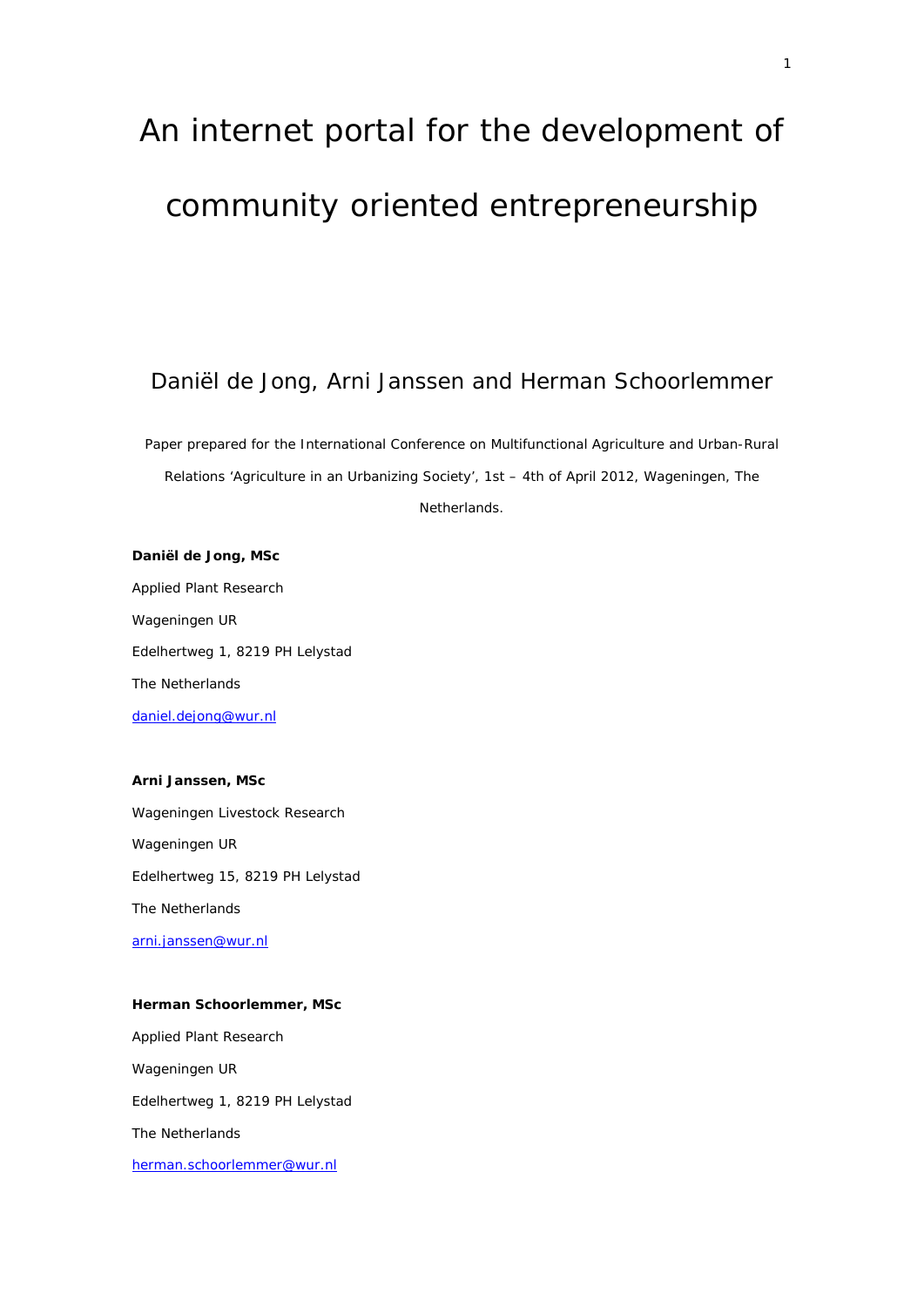## **Abstract**

In conjunction with the Dutch Ministry of Economic Affairs, Agriculture and Innovation an internet portal 'community oriented entrepreneurship' was developed. The portal is meant to develop entrepreneurial skills of (future) farmers and enable them to maintain their licence to operate in an increasingly complex and urban society, with competing claims on agricultural areas and production methods. The portal contains tools, experiences and information, that can be used by farmers directly, but the main target user group are intermediaries, such as teachers and advisors. Feedback on the portal prototype changed the portal to a more simplified structure, focussing on content that delivers practical results for the entrepreneur and their business strategy. In order to continuously meet the demands of the users of the portal, it is preferable to transfer ownership of the portal to farmers organisations or teachers associations, so that continuous improvement of the portal can be operationalized by the user community itself.

# **Introduction**

In this paper the development of an internet portal (portal community oriented entrepreneurship) is described which has the goal to develop the entrepreneurial skills of farmers. The content of the portal focuses on entrepreneurial skills needed off-farm when dealing with the social and local environment. The reasoning is that contacts with stakeholders around the farm often connects to on-farm business strategy. The requirement of this portal can be understood from three points of view: development of entrepreneurial skills, dealing with competing claims on rural areas and obtaining a license to operate. These three elements will be described in this introduction.

#### *Entrepreneurial skills*

Important skills for a farmer to succeed in business can be categorised in basic requirements and entrepreneurial skills (de Wolf et.al. 2007). The basic requirements, like professional skills and management skills, focus on the daily business processes including/for example production, technical, management, administration and planning skills. Entrepreneurial skills can be divided in three types of skills. These are opportunity skills (e.g. recognising opportunities, innovation and risk management skills), strategic skills (e.g. receive and use feedback, conceptual and strategic decision making skills) and co-operation skills (e.g. networking, team-working and leadership skills). The entrepreneurial skills are characterised by a focus on the development of the farm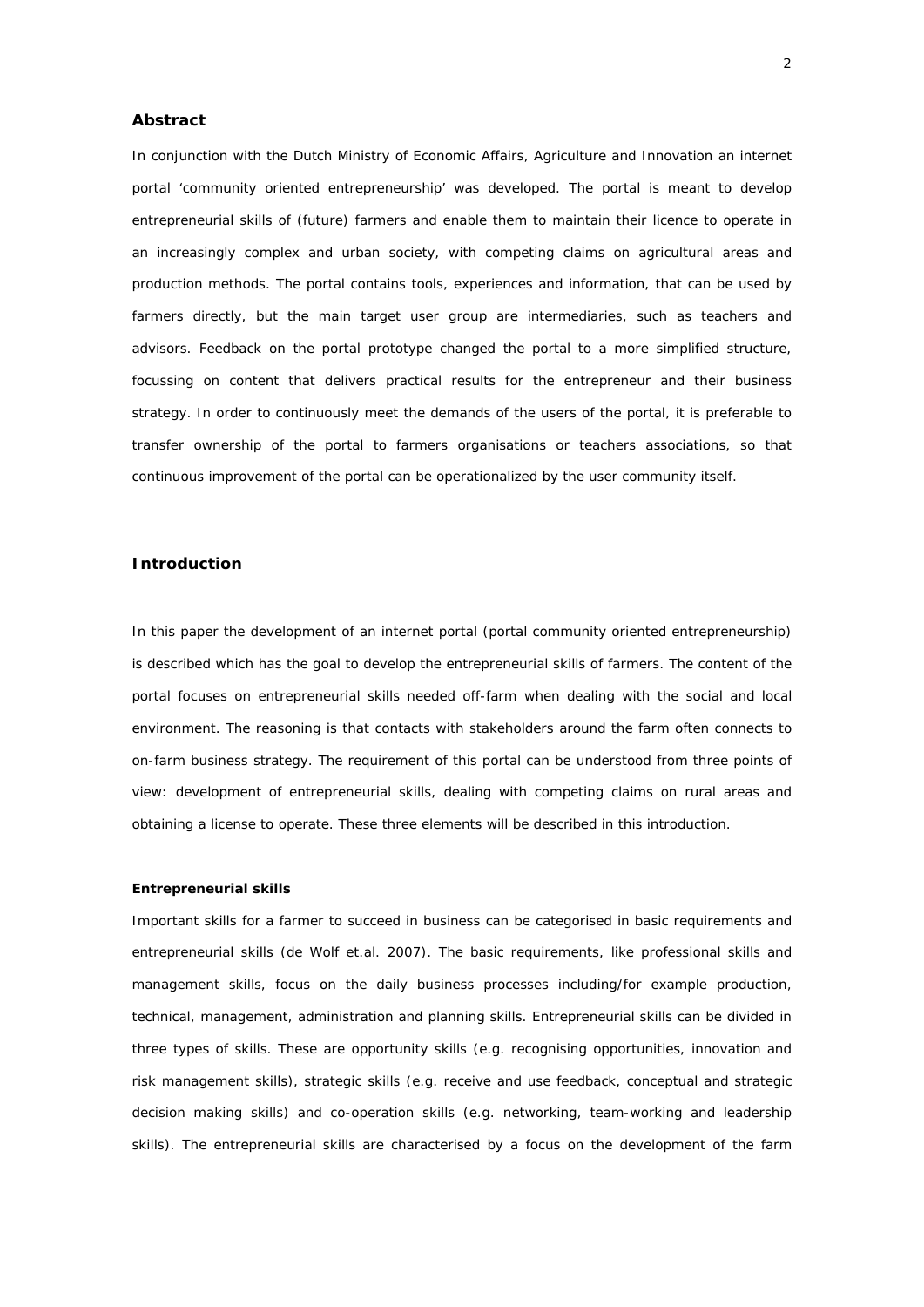business. As argued by de Wolf et. al. (2007) entrepreneurial skills are important to succeed in business *on* a farm, however they are often used in contacts with stakeholders *around* the farm.

#### *Competing claims*

According to OECD indicators The Netherlands is predominantly urban and lacks truly rural areas (Brezzi et. al. 2011). From an international point of view all Dutch farmers are farming in urban regions. This is increasingly leading to claims of society on areas for housing, recreation or industry, competing with use of those areas for agricultural production. Also views on agricultural production methods of farmers and citizens are often conflicting. This results in decreasing surface area that is used for agriculture or stricter regulations on environmental issues. All kinds of socioeconomic changes and societal pressures, locally, nationally and internationally, determine the opportunities for continuity of growth of a farm. The farmer has to respond to the claims and wishes of an increasing number of stakeholders, in order to remain competitive, functional and sustainable.

#### *Licence to operate*

According to the Dutch Ministry of Economic Affairs, Agriculture and Innovation a society oriented attitude is essential for the farmer of the future to be successful. The merge of the Ministries of Economic Affairs and Agriculture (2010) led to a change in policy. Now policies are focussing on innovation in nine top industry sectors in order to make the Dutch economy accelerate. One of these sectors is Agro&Food. In the policy report (Topsector Agro&Food, 2011), with the ambitions and goals for the development of this sector, it is stated that success can only be achieved if there is a licence to operate. For this licence, sustainability issues have to be addressed and there has to be an open dialogue with society. In the past the sector did not have enough attention for obtaining the licence to operate, according to the report. Making contact with society proactively and increasing transparency are conditional to re-obtaining the licence to operate. Multifunctional agriculture, with services like green care, recreation, nature conservation, already bridges the gap between producer and consumer. However, multifunctional farmers cannot obtain a licence to operate for the whole Agro&Food sector. But they can inspire, since they often make good examples of how to involve local communities and resources in their enterprise.

Licenses to operate can be obtained by meeting the needs and expectations that emerge from neighbourhoods, environmental groups, community members, and other demands of the surrounding civil society on a business enterprise (Gunningham et. al. 2004). Therefore the license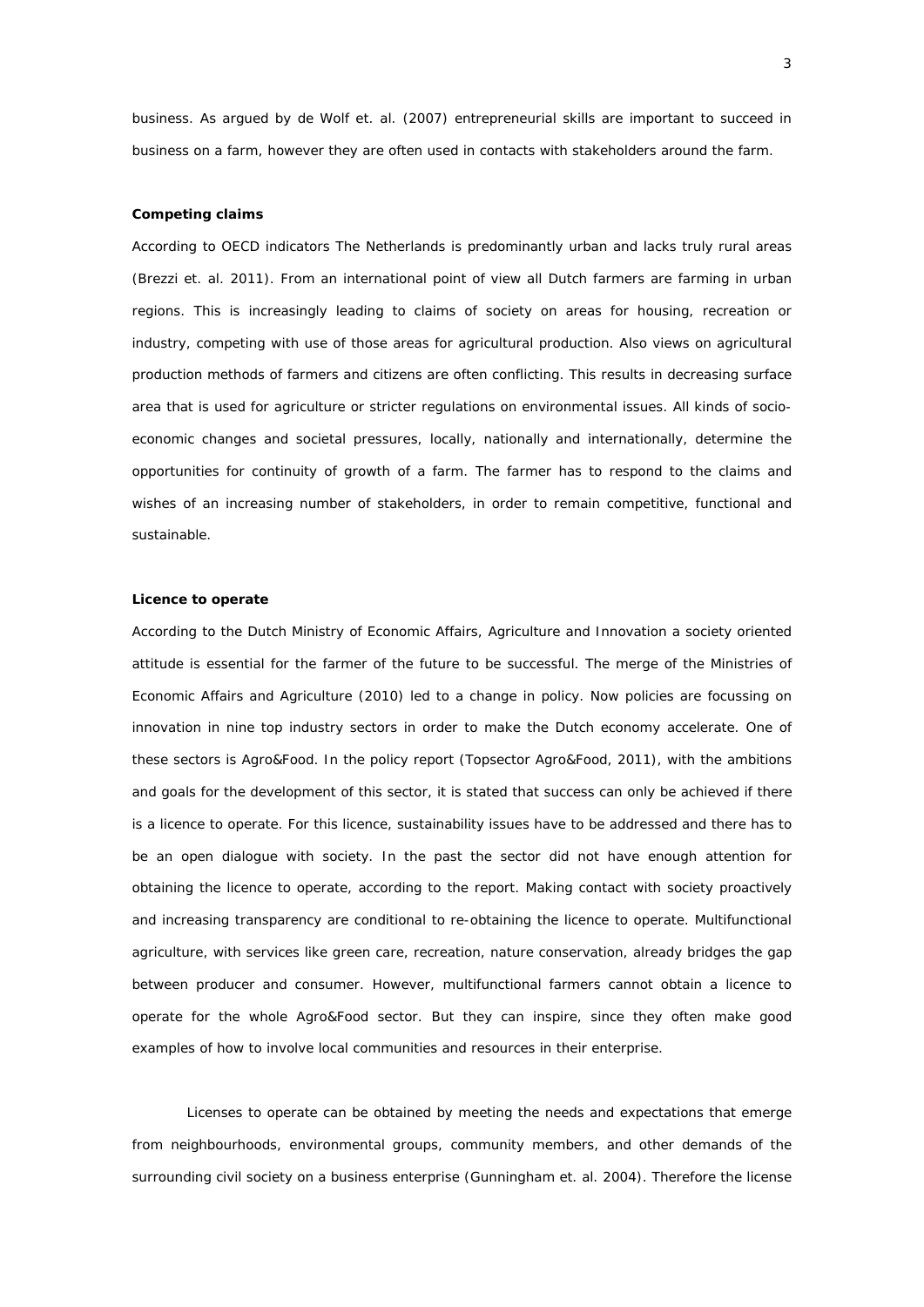to operate goes beyond permits from governments. It is focussing more or less on self-regulated behaviour between a company and community's demands and expectations. The community consists of a wide range of stakeholders with different concerns about a company or an industry. Society at large needs products that farmers provide because people want to consume food. Therefore, the farming sector at large is serving a crucial function within society. The acceptance to produce for this function is obtained partially on the institutional level by activities of product boards and farmers organisations responding to public claims and perceptions. However, for an individual farming enterprise of subsector of industry societies' acceptance is neither automatic nor unconditional. When businesses do not succeed in obtaining their licence to operate, they have less flexibility to develop the business. With the community oriented entrepreneurship portal we focus on developing competences and skills which enable farmers to obtain their licence to operate.

 The paragraphs about license to operate, competing claims and entrepreneurial skills argue that in a complex society with high population density and a diversity of needs and interests, it is important for a farmer to develop entrepreneurial skills. Cope (2005) is approaching entrepreneurial learning with learning tasks in five different categories. One of them is 'Learning about the environment and entrepreneurial networks'. With the portal we aim to develop learning tasks in this category. For instance, managing relationships with existing and potential customers, or appreciating and maximising the relationship with stakeholders around the farm. Therefore one assumption while developing the portal was to focus on the skills that can be trained.

# **Portal community oriented entrepreneurship**

The portal community oriented entrepreneurship is developed in assignment of the Dutch Ministry of Economic Affairs and Agriculture. Development started in 2010 and the portal was published on internet late 2011. The portal can be found on the following web address: www.omgevingsgerichtondernemen.nl and is only available in Dutch. In this part of the paper we elaborate on what the delineation is of community oriented entrepreneurship, the goal of the portal, how the portal is designed, for which target groups and how the portal is tested during development.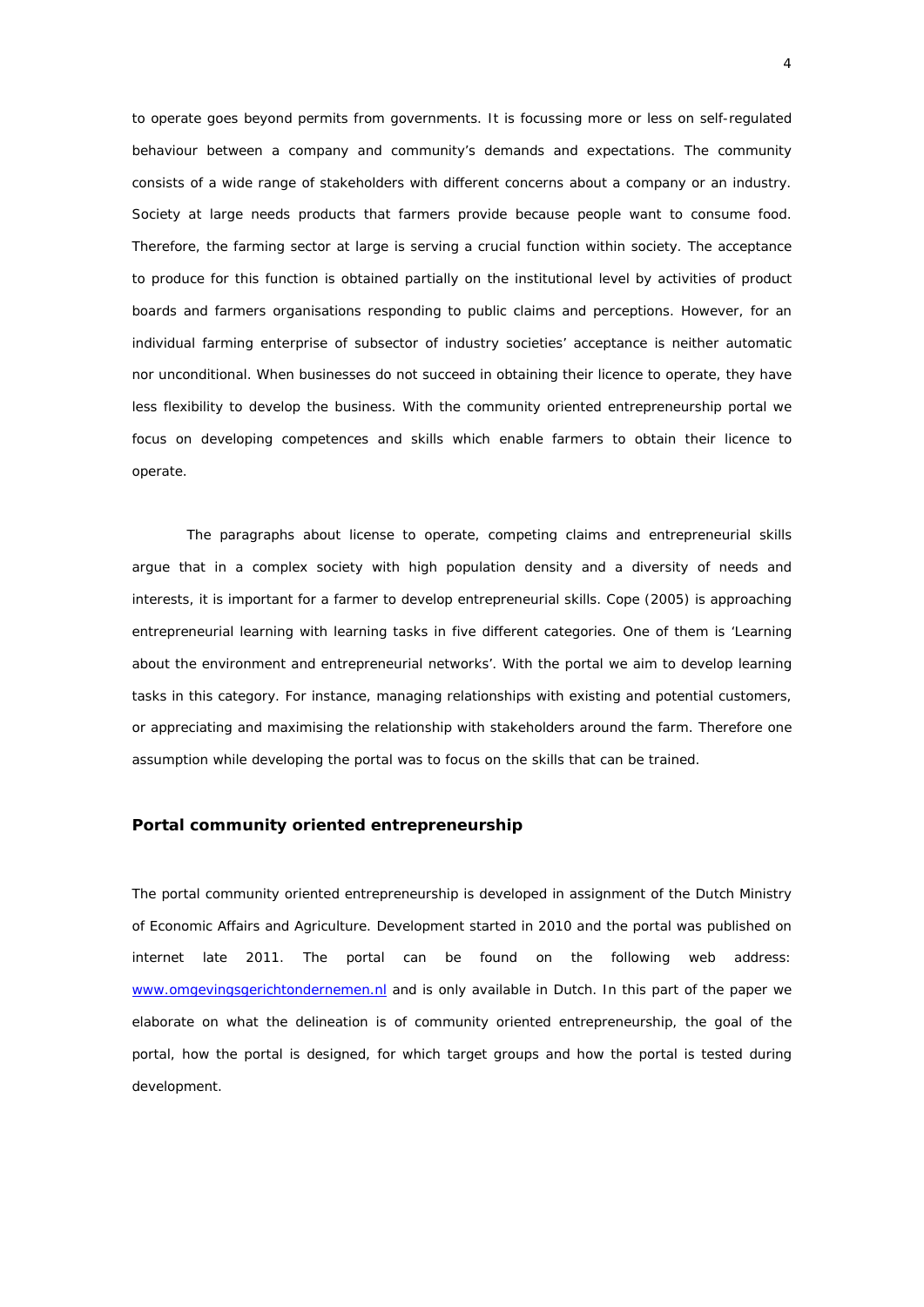#### *What is community oriented* **entrepreneurship**

When developing the portal, we defined 'community oriented entrepreneurship' as entrepreneurship that focuses on the integration of needs of the social and physical environment in the business strategy. For example by involving the neighbours in the expansion of the farm with a new stable; Or by allowing citizens to experience rural landscape on a footpath on the farm's property. Community oriented entrepreneurship opens up new opportunities and avoids obstacles hindering the (future) development of the farm.

 Community oriented entrepreneurship is not only about the social and physical environment, but about the incorporation of these into the business strategy of a farmer. Where for example cost price reduction or highest added value are opposite strategies a farmer can choose from, community orientation can be valuable for both of these strategies.

#### *Purpose of the portal*

The portal contains tools, experiences and information to stimulate farmers to develop awareness of and involvement with their societal environment. In other words it aims to support the development of entrepreneurial skills which connect networks of various types of stakeholders and resources around a farm to the business strategy of a farmer. These skills can be trained by using content selected for the portal.

 Content for this portal was expected to be found in examples of, and studies about, multifunctional farmers. These farmers are connecting more directly to their clients and therefore often have good entrepreneurial skills. However, the portal should not only contain examples from the multifunctional agriculture sector, since the target group consists of different farmers, with different strategies (e.g. world market orientation, local production, organic, diversity or specialisation). The portal has to display examples and information from all kinds of sectors within, or even outside, agriculture to inspire such a broad target group.

 A portal is a place where relevant information for a certain group on a certain theme is gathered. In our case it is a place where existing knowledge is available to certain groups of farmers with the goal to have impact on their acting as a farmer. The purpose of the portal is to make developed knowledge and tools more accessible for the farmer.

## *Designing the portal*

During the development of the portal a prototyping approach was used. On several occasions a prototype of the concept of the portal was presented to a group of stakeholders from education,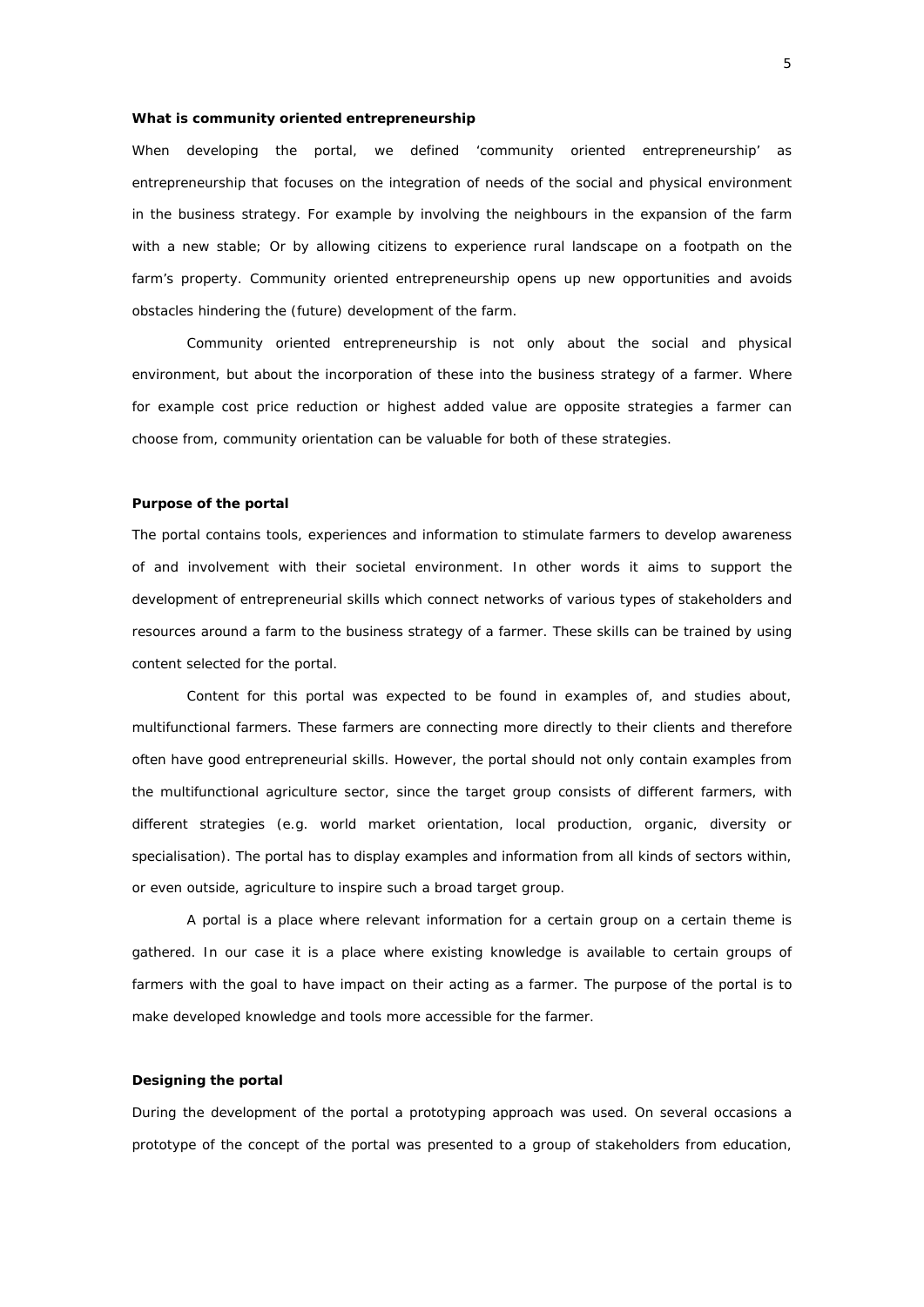farmers-organisations and government). Feedback from these sessions were taken into account and adjustments were made to the concept and design.

 The concept of community oriented entrepreneurship was explored, which resulted in the visualisation in figure 1. We describe three levels in the concept: the farmer, the farm and the social and physical environment. The content of the portal should operate on all these three levels in order to be effective in developing community oriented entrepreneurial skills.



Figure 1: *Three levels of involved in community oriented entrepreneurship concept* 

Within the design process we defined the target groups the portal should aim at. As the end user we defined farmers. The portal, as available now, can be used directly by farmers. We choose however to focus on intermediaries (advisors, teachers) as the main target group of the portal, since they play an important role in helping farmers to develop their entrepreneurial skills.

In a study of de Wolf et. al. (2007) it is argued that there is a direct relationship between entrepreneurial success and education level. It also suggests that younger farmers are more able to develop entrepreneurial skills than older farmers. Reaching future farmers in their educational programme is very effective for training entrepreneurial skills. Therefore, teachers from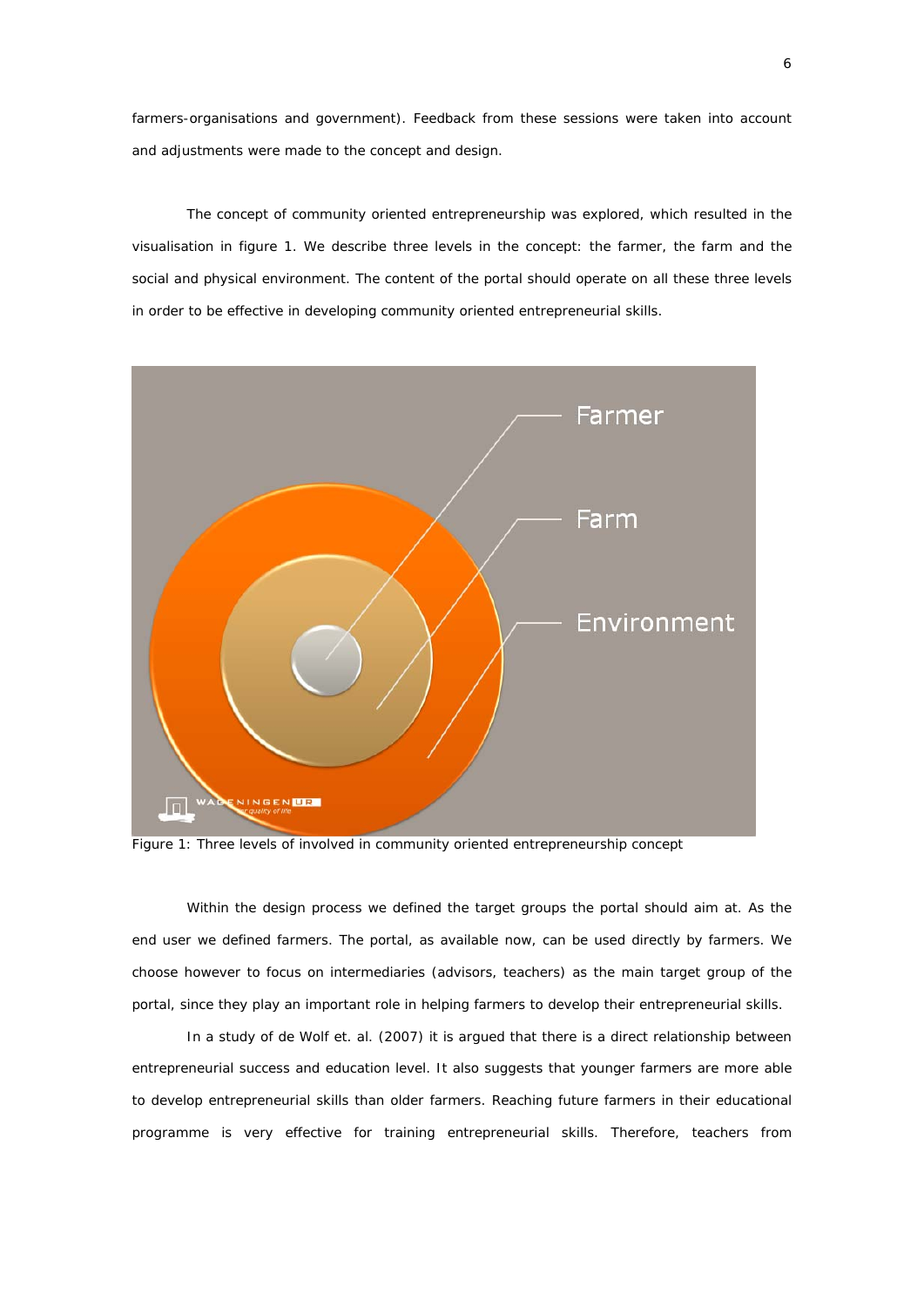agricultural education were involved in all the feedback moments of the concept and portal development.

The main reason for choosing intermediaries as the most important target groups is that we assume entrepreneurial skills will develop more when someone not directly involved in the farm gives feedback on the business and learning process of a farmer. For a farmer this is usually done in a meeting with an advisor on his farm, or via a meeting with other farmers. In a farmers' network the facilitator of the group and the farmers will give feedback to each other.

 For the content collection we did some expert interviews and searched some archives of research programmes. This led to a long list of possible content for the portal. During the development of the portal the list was extended with new content options that reached us via all sorts of news items. Conditions for the selection of content were that the content should be attractive for both multifunctional and conventional farmers, and that content was both publicly available and aimed at developing entrepreneurial skills associated with the social and physical environment. A number of contents had to be rewritten to make them more suitable for our target groups. This often meant turning a report into a short presentation of the content and a description of how to use it, combined with a worksheet that can be printed and used by farmers directly. The portal contains, at this moment, fifty different contents. A protocol is followed to ensure that the content is working correctly and is kept up to date. For example the links in the content will be checked four times a year.

 The portal has three levels; home page, theme page and content page (figure 2). In every level the user of the portal can choose from several options. On the home page the content is divided over six themes. After the first feedback session with the prototype of the portal we adjusted the titles and content of several themes. However, we kept the number of six themes to make a simple design possible in displaying two sets of three themes. The definitive themes are: neighbours, market, landscape & nature, permits, multifunctional activities and climate & energy. Next to the thematic route we made a free text search available with the option to search for specific content types. Figure 3 gives a screenshot of the homepage.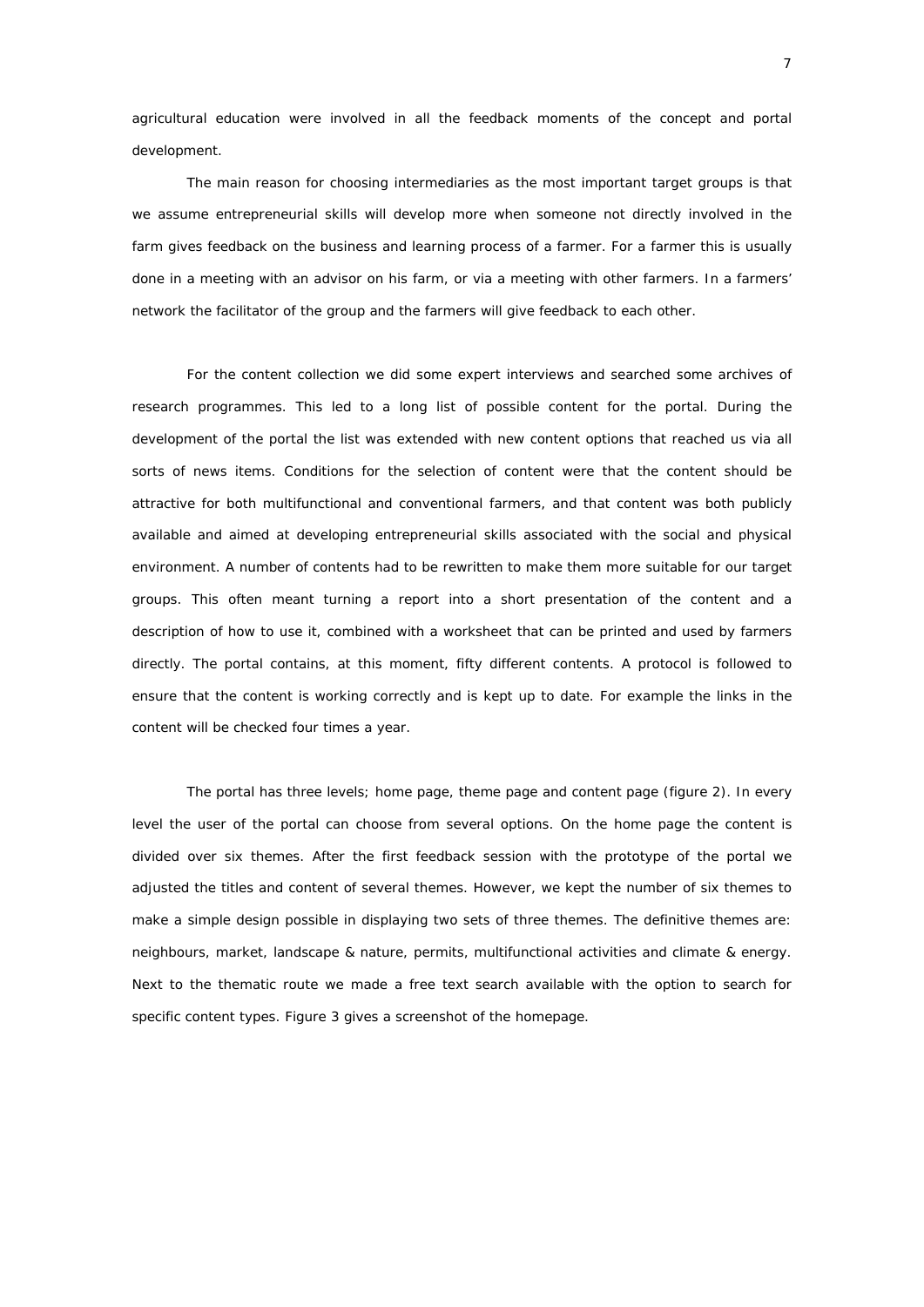

Figure 2: *Levels of the portal and options/information on each level*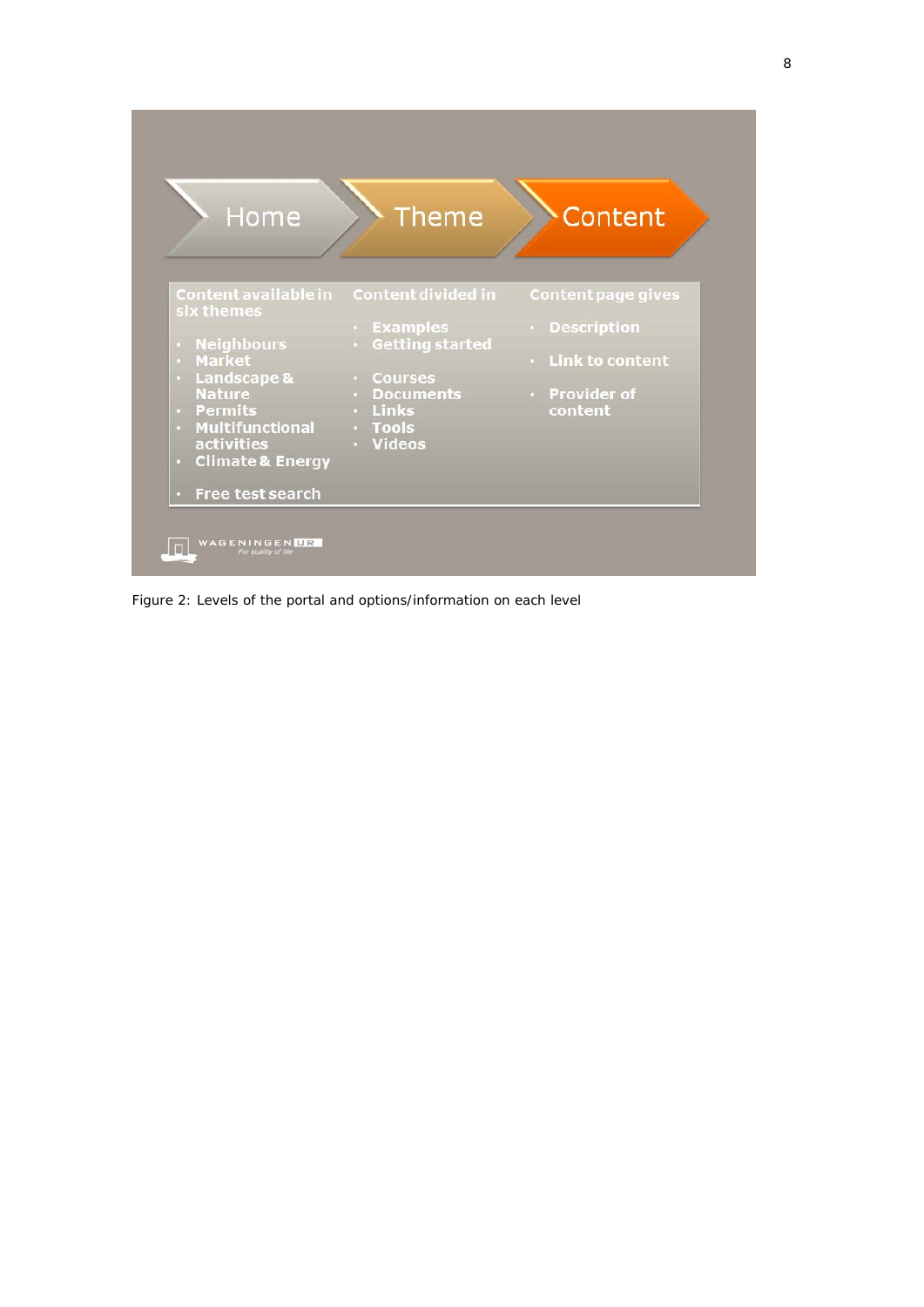# **OMGEVINGSGERICHT ONDERNEMEN**





In the thematic content page the content is divided into two types of categories examples and getting started. Content labelled as 'example' gives insight in how other entrepreneurs incorporate community oriented entrepreneurship into their business strategy. 'Getting started' content is characterised by tools that farmers can actively apply to their own farm. We also made a subdivision on type of content within the thematic content page. The content types are courses, documents, links, tools and videos. Both content categories and type can be selected on this level. If examples and videos are selected, the user will only see content that is labelled in this way (figure 4).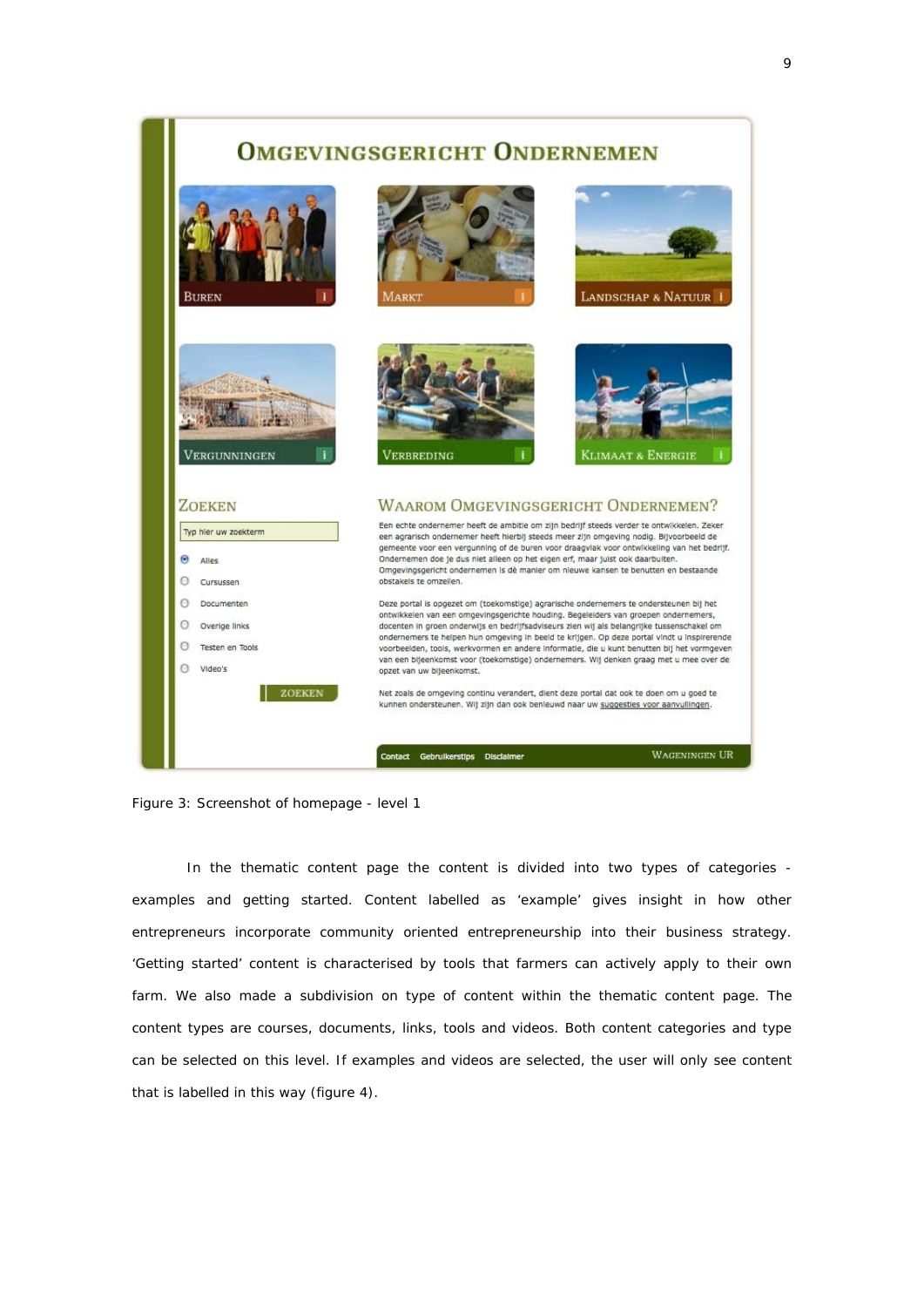

Figure 4: *Screenshot of theme page - level 2* 

 The last level of the portal, the content page, gives a description of the actual content and how to use it, one or more links towards the content and information about the supplier of the content. Video content is embedded within the portal. For other types of content the user is led to other websites or download locations. Figure 5 gives a screenshot of a video content page.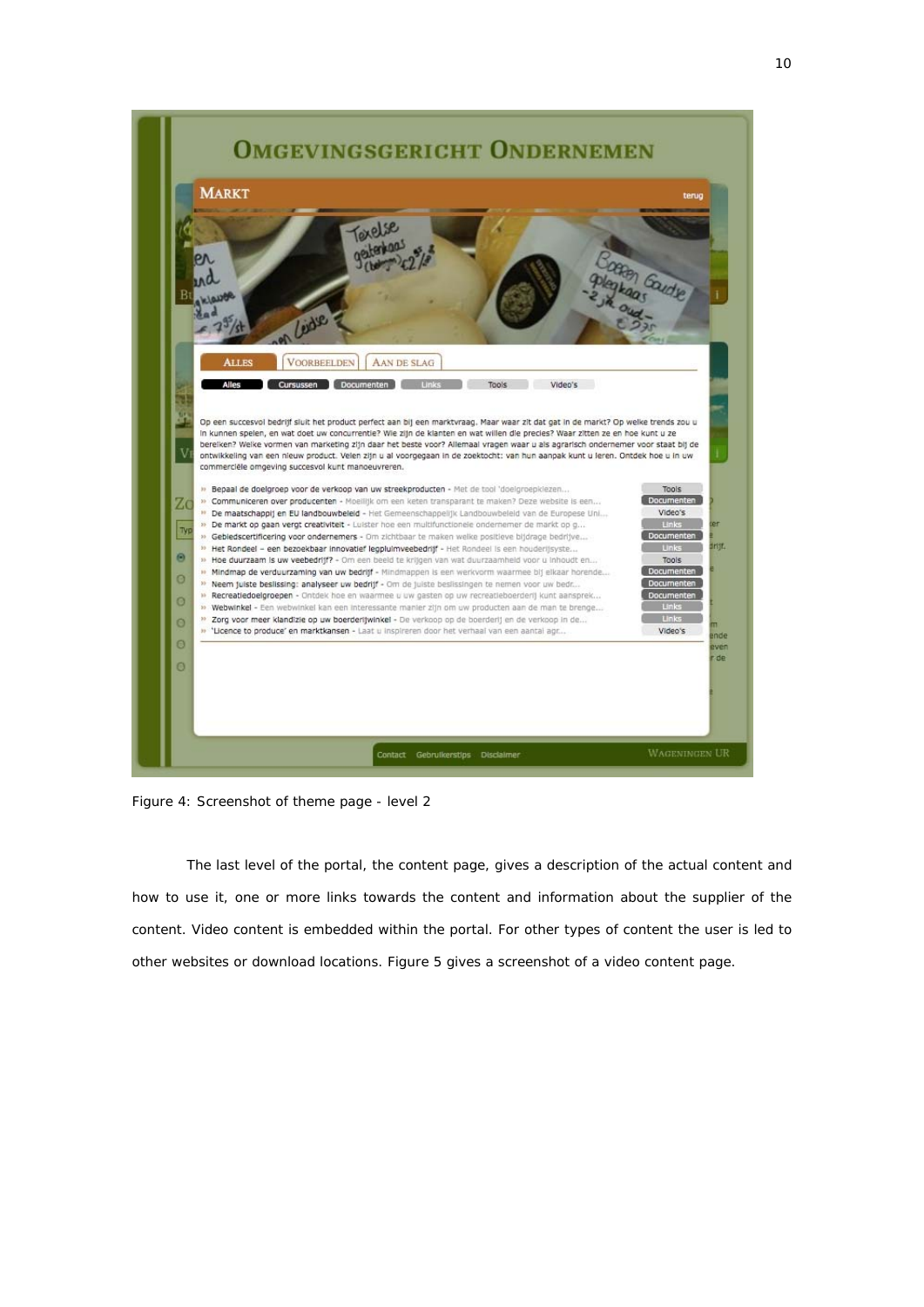

Figure 5: *Screenshot of content page - level 3* 

An important feedback moment in the development of the portal was a test session of the prototype with 16 people representing intermediaries, our main target group, and farmers. For this prototype test we filled two themes with contents. A major feedback point was userfriendliness of the portal and the content on the portal. In the prototype we labelled the contents into three categories that were levelled according to expected steps in skill development. First is self-reflection, second to get inspired by others and the third is to begin implementing aspects in their own business strategy. However, the group did not find the distinction useful between these three levels when testing the prototype. The argument was that when a farmer makes use of content and tools to reflect on his/her own skills it is simultaneously part of getting started to implement aspects in the business strategy. Another important feedback issue was the presentation of information. More content should produce ready to use results for the farmer.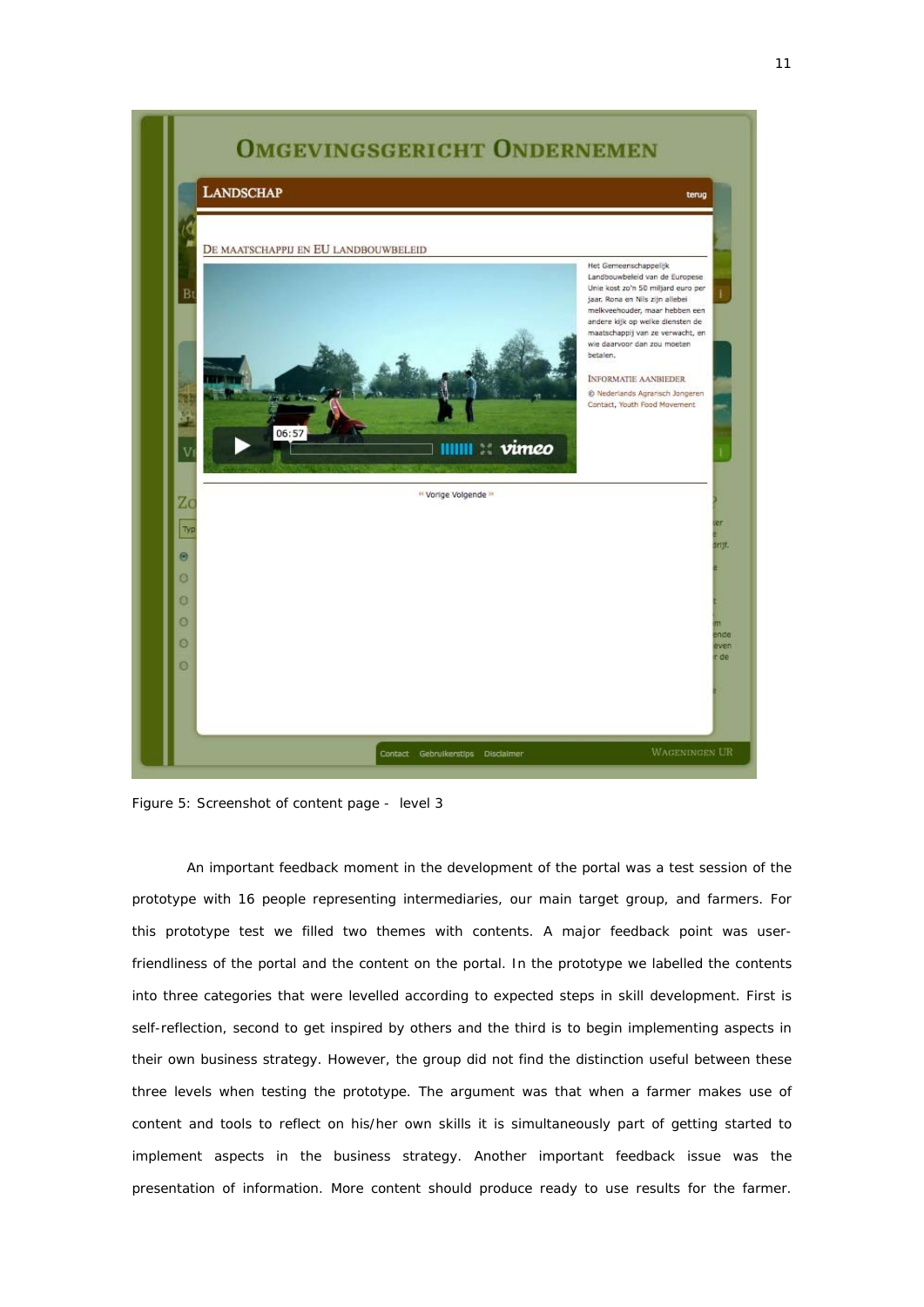Links to books and background information were hardly used. In the final portal we added as much as possible content that fulfilled this requirement. Tools were added that could be filled out on the internet and which give a direct result, or reports were split up into smaller parts that are easier to digest. Also, the possibility of using worksheets was an important criterion.

After the publication of the portal we tested it with a group of ten advisors specialised in building and environmental permits for farmers. In this group there was a general recognition for the need for an open mind and pro-active involvement with the social and physical environment of the agricultural entrepreneur. However, this user group was reluctant towards using this portal in their work for two reasons: 1) They lack the time to discuss the content with the farmer. The farmer is paying them for every hour they are working on obtaining the permit and therefore they ask the advisor to work as efficient as possible. The clients of these advisors already have a rather definitive view on where they want a permit for; 2) Some of the content of the portal is competition for the services the advisors offer to farmers.

# **Discussion**

Development of entrepreneurial skills and dealing with competing claims on rural area are important for obtaining a license to operate for the entrepreneur who wishes to obtain as much freedom for the development of his farm as possible. The portal community oriented entrepreneurship offers tools and information to entrepreneurs to develop those skills. However, the need to develop these skills is mostly voiced by policy makers and researchers, not by farmers themselves. For most farmers and intermediaries the topic of community oriented entrepreneurship is a new phenomenon. When discussing about the issue most of them acknowledge that the issue is important for the development of the farm. But their sense of urgency is not very high. Most of them also express that they find it regrettable that these kinds of skills are necessary for the farmer. This admittance can reflect the acknowledgment that society and agriculture grew apart from each other, so that a farmer cannot cope anymore with the basic requirements of professional skills and management skills.

Feedback on the prototype simplified the portal from a conceptual point of view. It is important that the design of the portal is very easy to understand and the content is ready to use for our target groups. Is this 'design for dummies' a loss of quality or is it connecting to the learning style of farmers? Most farmers develop skills via the manner of 'learn by doing' or active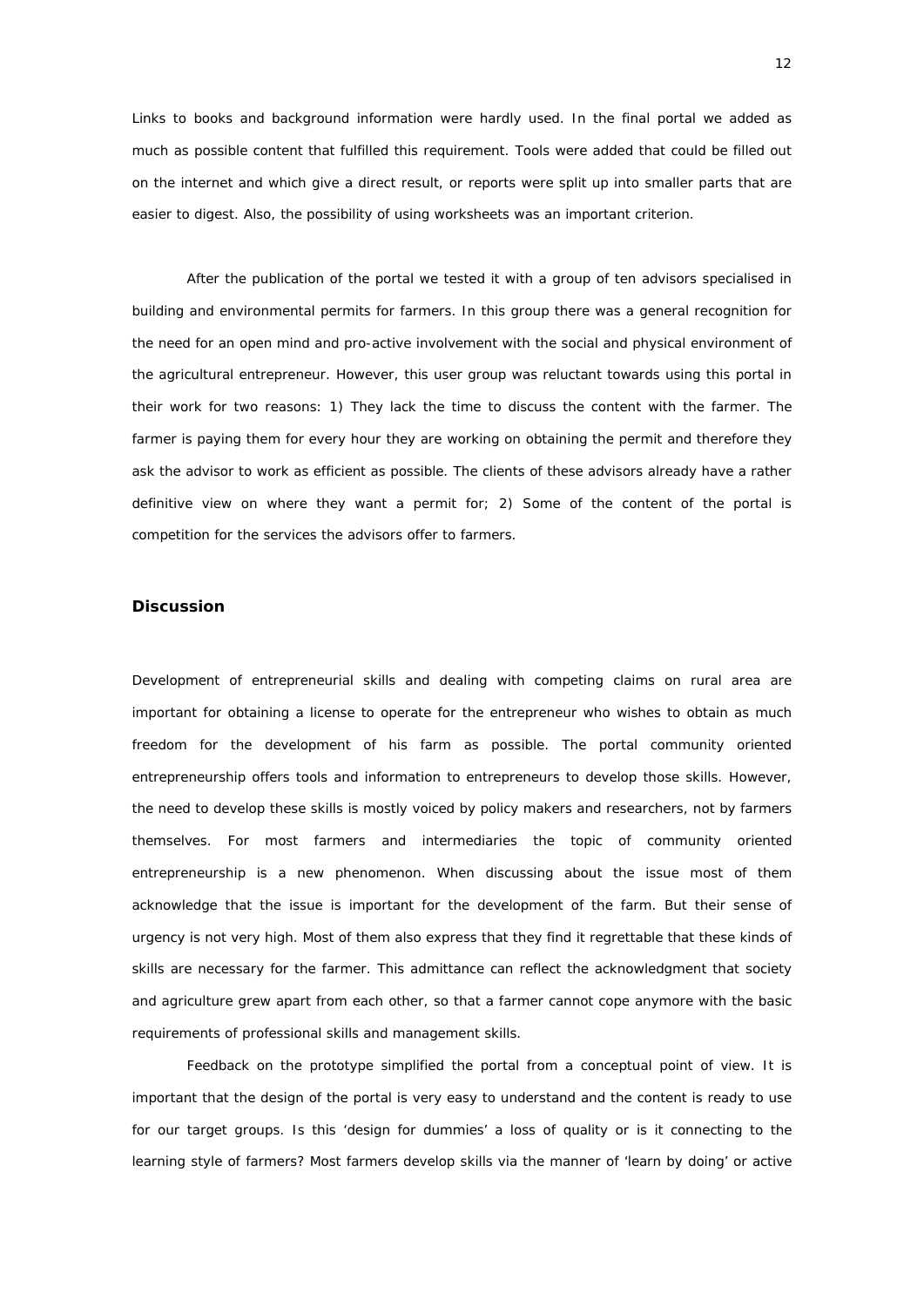learning. The portal and its content is meant to be the enabling agent to develop entrepreneurial skills. These types of strategic tools are, however, not used on a daily basis by the farmer, like for instance a feed computer would be. That limits the rate of competency development. Therefore, it is important for the portal to connect practically to the needs of farmers in combining community needs with their own business strategy, in order to achieve a change in farming entrepreneurship.

So far, the content on the portal is supply driven, even though different stakeholders from the industry and education were involved in the development. Tools and information from previous research projects are supplied to farmers. In order to truly address the needs of farmers that want to develop on community orientation, constant feedback is needed from user groups to decide what content is offered. Thus the portal aims to provide users with up-to-date information and practical and useful tools. Demand-driven actualisation could be operationalized for instance by analysing user statistics of the different tools offered, a 'like button' to go with each content item, or regular feedback sessions with intermediaries using the tools on the portal with farmers.

To facilitate the constant adjustment of the supplied content to the needs of the users it would be valuable to transfer ownership of the portal over to farmers-organisations or teachers association. In this way the community of advisors or teachers can develop the content to their needs and promote usage of the portal amongst its members.

#### *Further development*

In 2012 new test sessions are planned, ideally by request of intermediaries and/or farmers. There is also the possibility to organise a session in which the portal is tested is communicated via several news items. Next to these sessions we will test the portal with advisors focussing of farm business strategy and network supervisors of groups of farmers. We expect that they require information and tools we are offering on the portal.

Another line of broadening the impact of the portal is through agricultural education. The portal is already used in some courses. Lecturers are discussing if the portal can be used as the basis for a new course in their educational program. In 2012 test sessions with lecturers and students will be organised. This strategy aims at the adoption of the portal community oriented entrepreneurship by intermediary stakeholders, to be used in the development of the entrepreneurial skills of farmers.